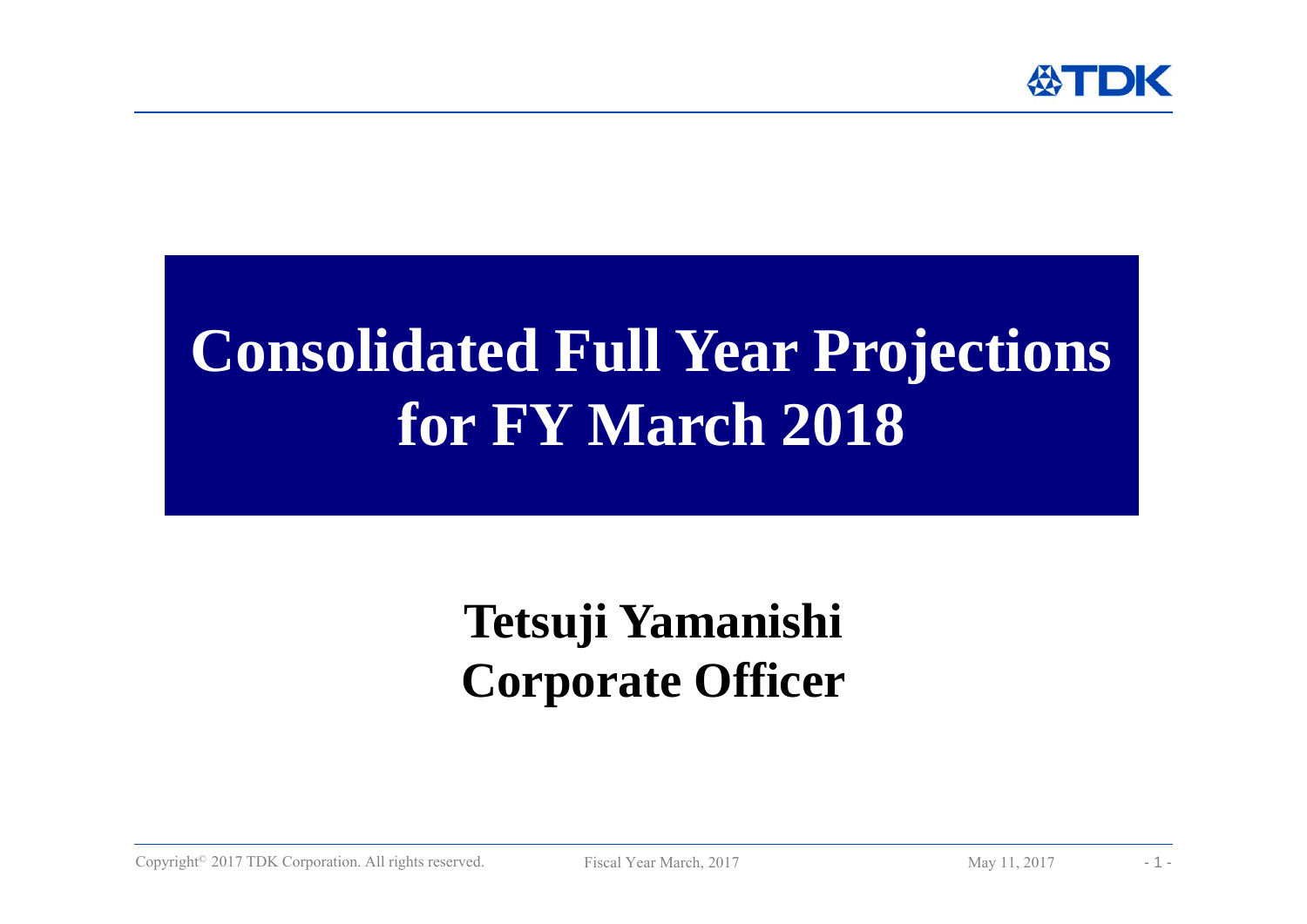## **FY March 2018 Full Year / Dividend Projections**



|                                      |                                | FY March 2017                                   | FY March 2018                                             | <b>YoY</b> Change   |               |
|--------------------------------------|--------------------------------|-------------------------------------------------|-----------------------------------------------------------|---------------------|---------------|
|                                      | (Yen billions)                 | <b>Full Year Results</b>                        | <b>Full Year Projections</b>                              | <b>Yen billions</b> | $\frac{0}{6}$ |
| <b>Net sales</b>                     |                                | 1,178.3                                         | 1,110.0                                                   | (68.3)              | $-5.8$        |
| <b>Operating income</b>              |                                | 208.7                                           | 80.0                                                      | (128.7)             | $-61.7$       |
|                                      | <b>Operating income margin</b> | 17.7%                                           | 7.2%                                                      | $-10.5$ pt          |               |
|                                      | Income before income taxes     | 211.7                                           | 79.0                                                      | (132.7)             | $-62.7$       |
| Net income                           |                                | 145.1                                           | 55.0                                                      | (90.1)              | $-62.1$       |
| Earning per share (JPY)              |                                | 1,150.16                                        | 435.82                                                    |                     |               |
| Dividends (JPY)                      |                                | 1st half: $60$<br>2nd half: $60$<br>Annual: 120 | <b>1st half: 60</b><br>2nd half: 70<br><b>Annual: 130</b> |                     |               |
|                                      | US\$ (JPY)                     | 108.46                                          | 108.00                                                    |                     |               |
| Ex-rate                              | EURO (JPY)                     | 118.92                                          | 118.00                                                    |                     |               |
| <b>Capital expenditure</b>           |                                | 167.6                                           | 160.0                                                     | (7.6)               | $-4.5$        |
| <b>Depreciation and amortization</b> |                                | 87.5                                            | 88.0                                                      | 0.5                 | 0.6           |
| <b>Research and development</b>      |                                | 91.3                                            | 86.0                                                      | (5.3)               | $-5.8$        |

Copyright<sup>©</sup> 2017 TDK Corporation. All rights reserved. Fiscal Year March, 2017 May 11, 2017 -2-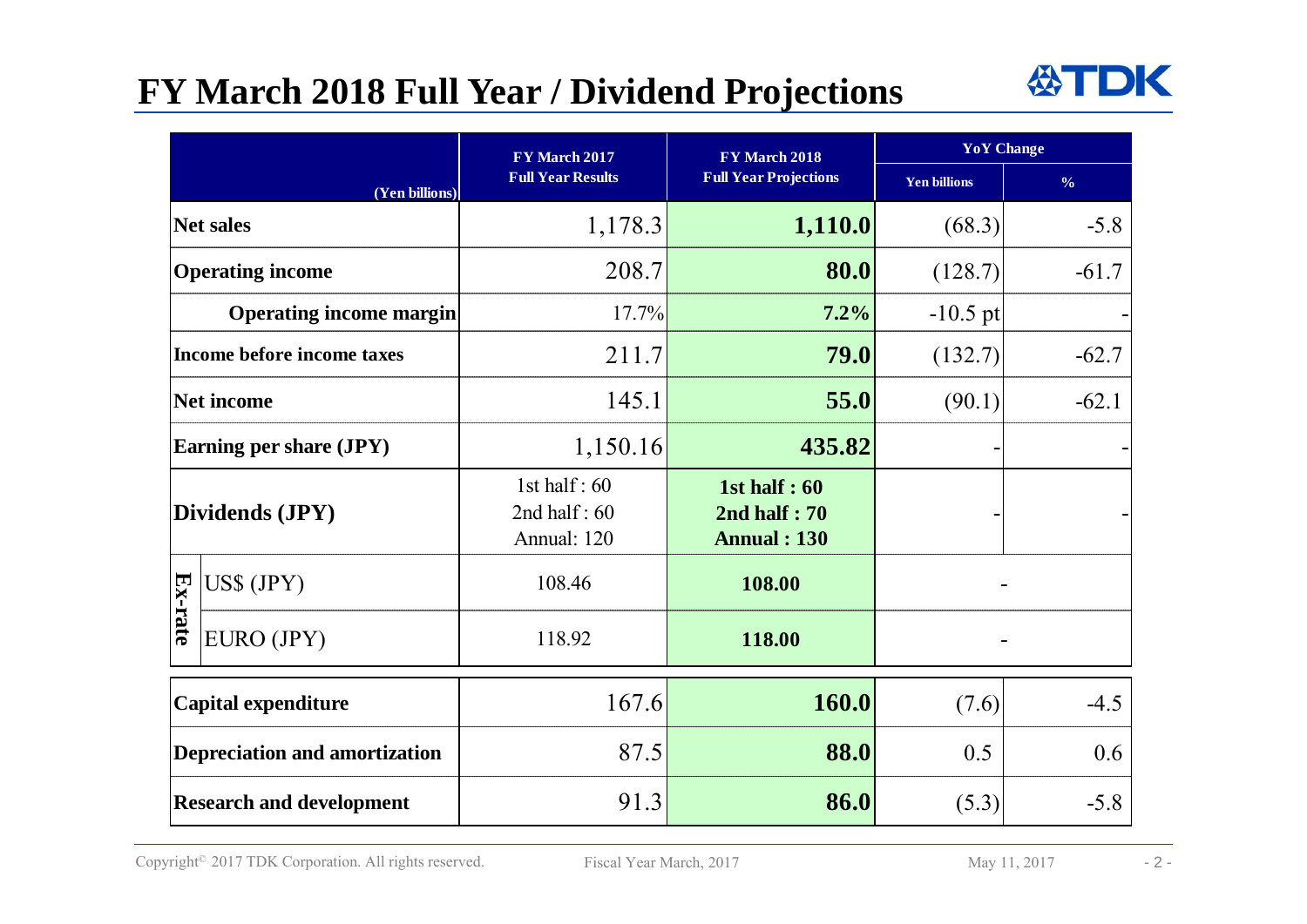## **About the Change of Reporting Segment**



**TDK newly has four reporting segments: "Passive Components", "Magnetic Application Products", "Film Application Products" and "Sensor Application Products", as well as "Other", which includes products not included in these four reporting segments.**



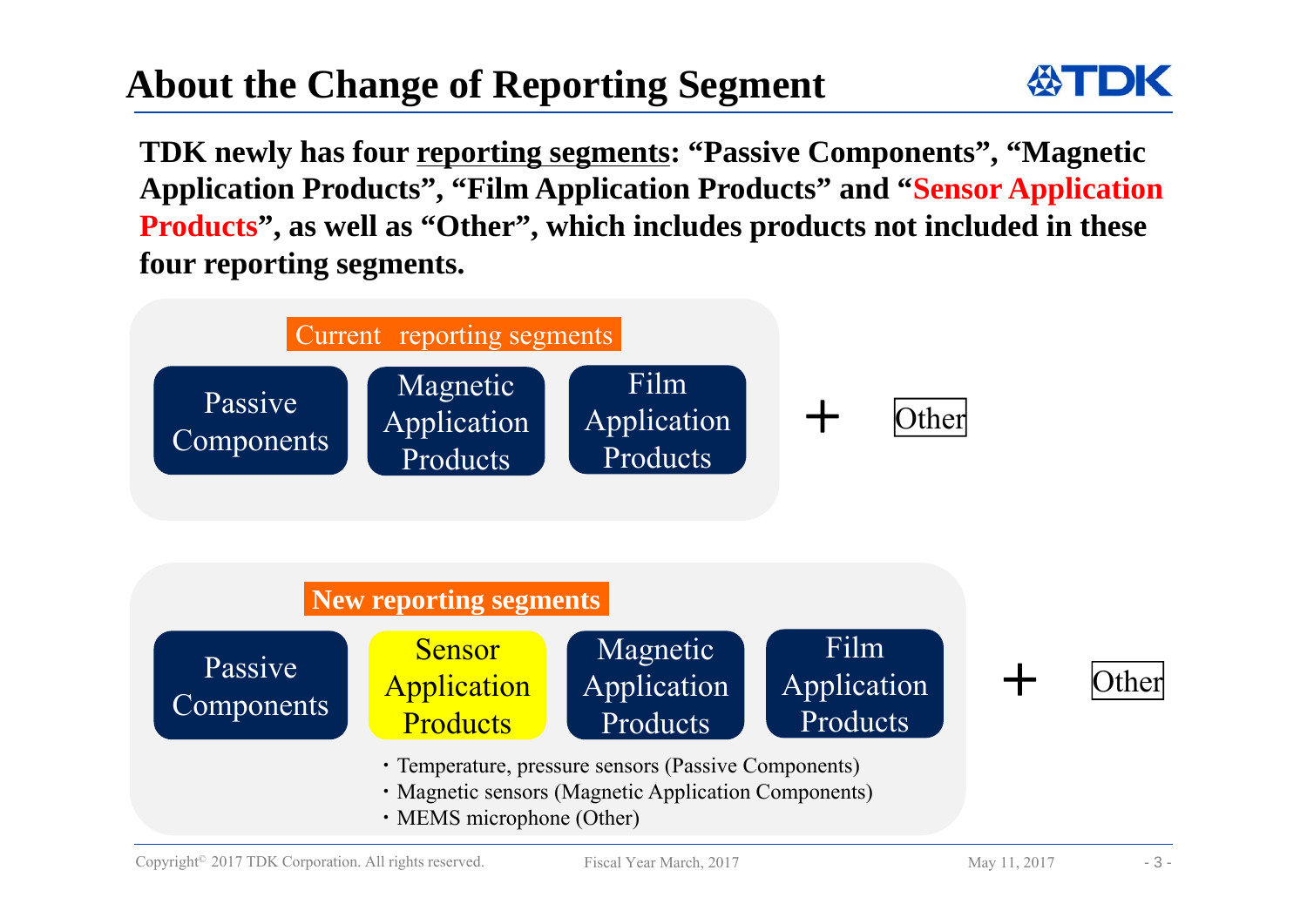(Yen billions)

| <b>Segment</b>                                 | <b>FY March 2017</b><br><b>Full Year Results</b> | <b>FY March 2018</b><br><b>Full Year Projections</b><br>(YoY Change) |  |
|------------------------------------------------|--------------------------------------------------|----------------------------------------------------------------------|--|
| <b>Passive Components</b>                      | 528.3                                            | $-17\sim -20\%$                                                      |  |
| <b>Sensor Application</b><br><b>Products</b>   | 42.9                                             | $+27\sim+30\%$                                                       |  |
| <b>Magnetic Application</b><br><b>Products</b> | 329.7                                            | $-6 \sim -9\%$                                                       |  |
| <b>Film Application Products</b>               | 247.7                                            | $+8$ ~+11%                                                           |  |
| <b>Other</b>                                   | 29.6                                             |                                                                      |  |
| <b>Total</b>                                   | 1,178.3                                          | 1,110.0                                                              |  |
| $US\$(JPY)$<br>EURO(JPY)                       | 108.46<br>118.92                                 | Forex assumptions<br>108.00<br>118.00                                |  |

Copyright<sup>©</sup> 2017 TDK Corporation. All rights reserved. Fiscal Year March, 2017 May 11, 2017 -4 -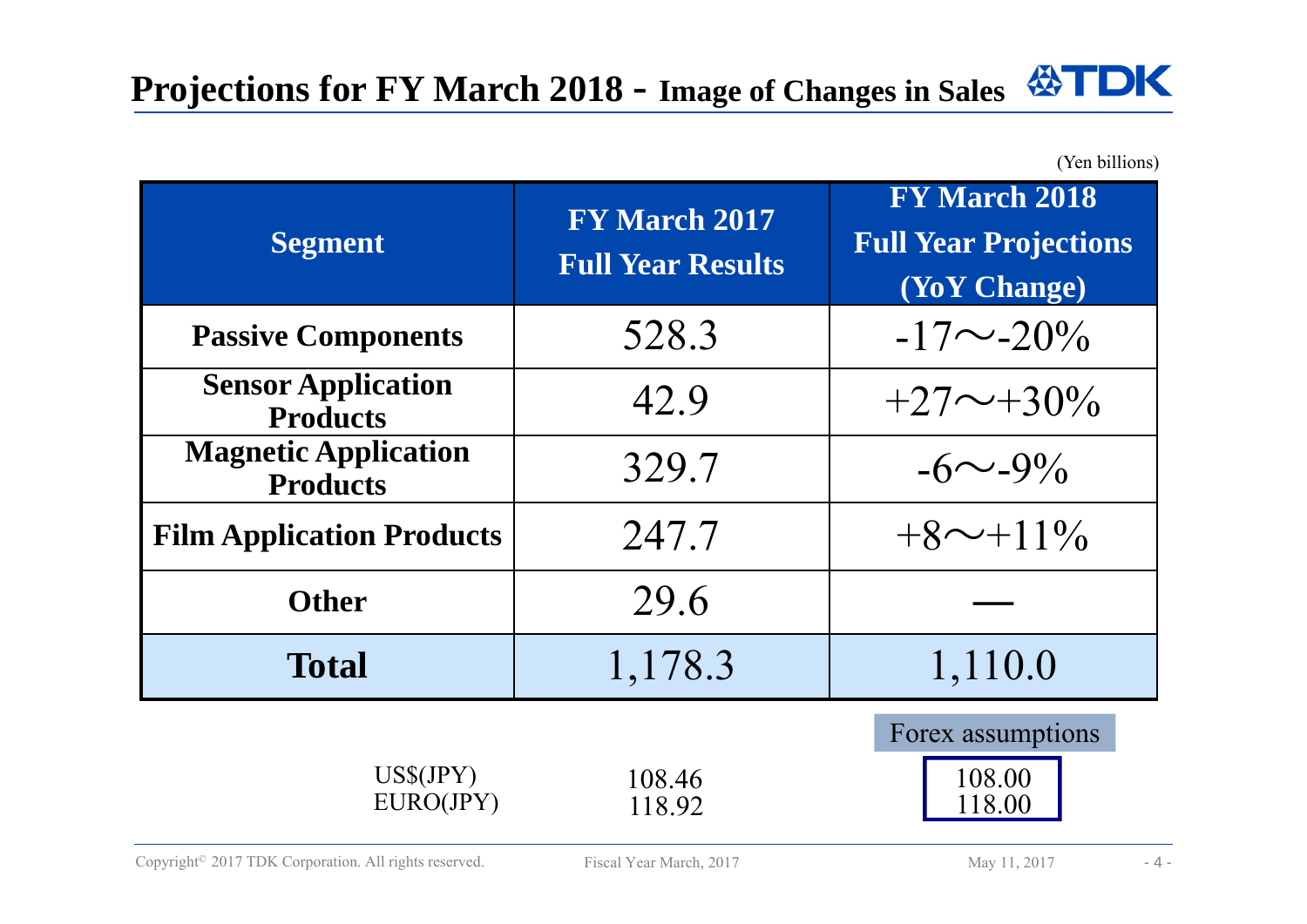This material contains forward-looking statements, including projections, plans, policies, management strategies, targets, schedules, understandings, and evaluations about TDK, or its group companies (TDK Group). These forward-looking statements are based on the current forecasts, estimates, assumptions, plans, beliefs, and evaluations of the TDK Group in light of the information currently available to it, and contain known and unknown risks, uncertainties, and other factors. The TDK Group therefore wishes to caution readers that, being subject to risks, uncertainties, and other factors, the TDK Group's actual results, performance, achievements, or financial position could be materially different from any future results, performance, achievements, or financial position expressed or implied by these forward-looking statements, and the TDK Group undertakes no obligation to publicly update or revise any forwardlooking statements after the issue of this material except as provided for in laws and ordinances. The electronics markets in which the TDK Group operates are highly susceptible to rapid changes, risks, uncertainties, and other factors that can have significant effects on the TDK Group including, but not limited to, shifts in technology, fluctuations in demand, prices, interest and foreign exchange rates, and changes in economic environments, conditions of competition, laws and regulations. Also, since the purpose of these materials is only to give readers a general outline of business performance, many numerical values are shown in units of a billion yen. Because original values, which are managed in units of a million yen, are rounded off, the totals, differences, etc. shown in these materials may appear inaccurate. If detailed figures are necessary, please refer to our financial statements and supplementary materials.